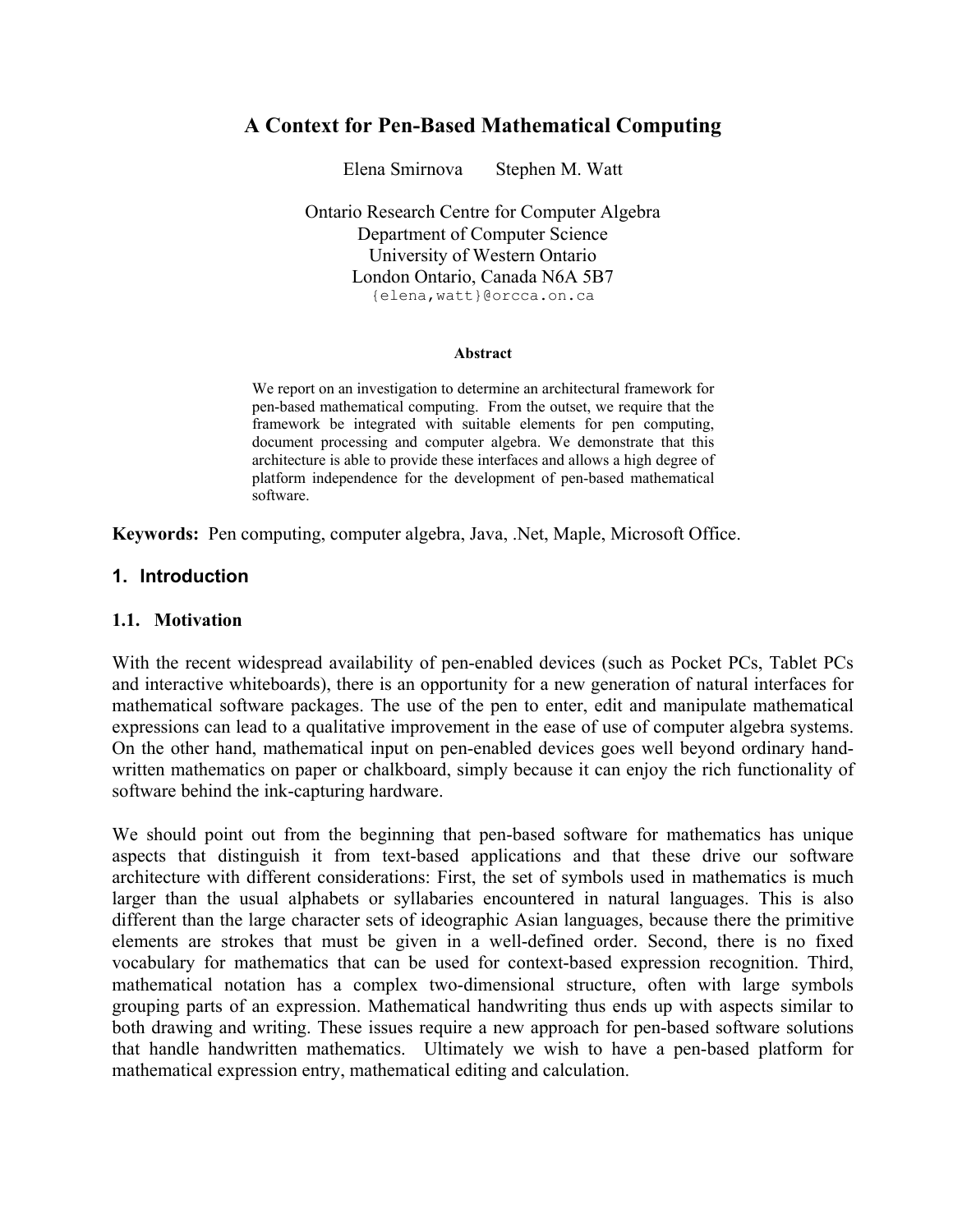### **1.2. Objectives**

Many investigators have examined the question of mathematical handwriting recognition, including our group [3][4][5]. We address a different question in this paper: If a pen-based interface for mathematics is to be widely accessible, how should its architecture be framed? Earlier work on pen-based mathematics has not addressed this deployment question.

One of the first issues we face in starting a development project in pen-based interfaces for mathematics is to define the target audience. We have felt that it is too narrow to target solely the group of current computer algebra users. As computer algebra systems become more documentoriented, we find that it is a natural generalization to include the usual document processing audience as part of the scope. By taking this decision, we are led further to architect an environment where the mathematical components of a document can enjoy mathematically aware operations for reformatting, validity checking, etc, in a manner analogous to the natural language operations in high-end document processing software.

Taking into account our final target, we need to think not about developing a particular software solution that enables mathematical input, but rather about a general framework organization that will allow math interfaces for different applications on different platforms. These are to enable plugging ready-to-use pen-based mathematical software tools to hosting applications and systems. As will be discussed here, one of the key points in organizing such architecture we see in keeping a major part of pen-related functionalities invariant while carrying frameworks from one system to another.

The remainder of this article is organized as follows: First we outline the technologies that may be used as elements with an interface for pen-based mathematics. Then we discuss our portability objectives and their implications. Finally we describe the large-scale aspects of the architecture we have designed to satisfy these criteria and detail some of the implementation issues.

## **2. Overview of Existing Ink Technologies**

## **2.1. State Of The Art**

Software providers in both the document processing and mathematical computing domains have made first efforts to enable pen-based input in their applications. For example, Microsoft Office 2003 already includes an inking feature, allowing the user to write over the document with a Tablet pen or stylus or to add handwritten pop-up comments to document elements, as shown in Figure 1a.

Maple 10 [8] has also made some first steps toward a pen-based interface, providing both scratchpad and glyph selector elements, as illustrated in Figure 1b. These use low-resolution mouse simulation for these two initial pen-oriented components, treating the tablet pen as a regular mouse-like pointing device and capturing motion events based on screen pixel resolution.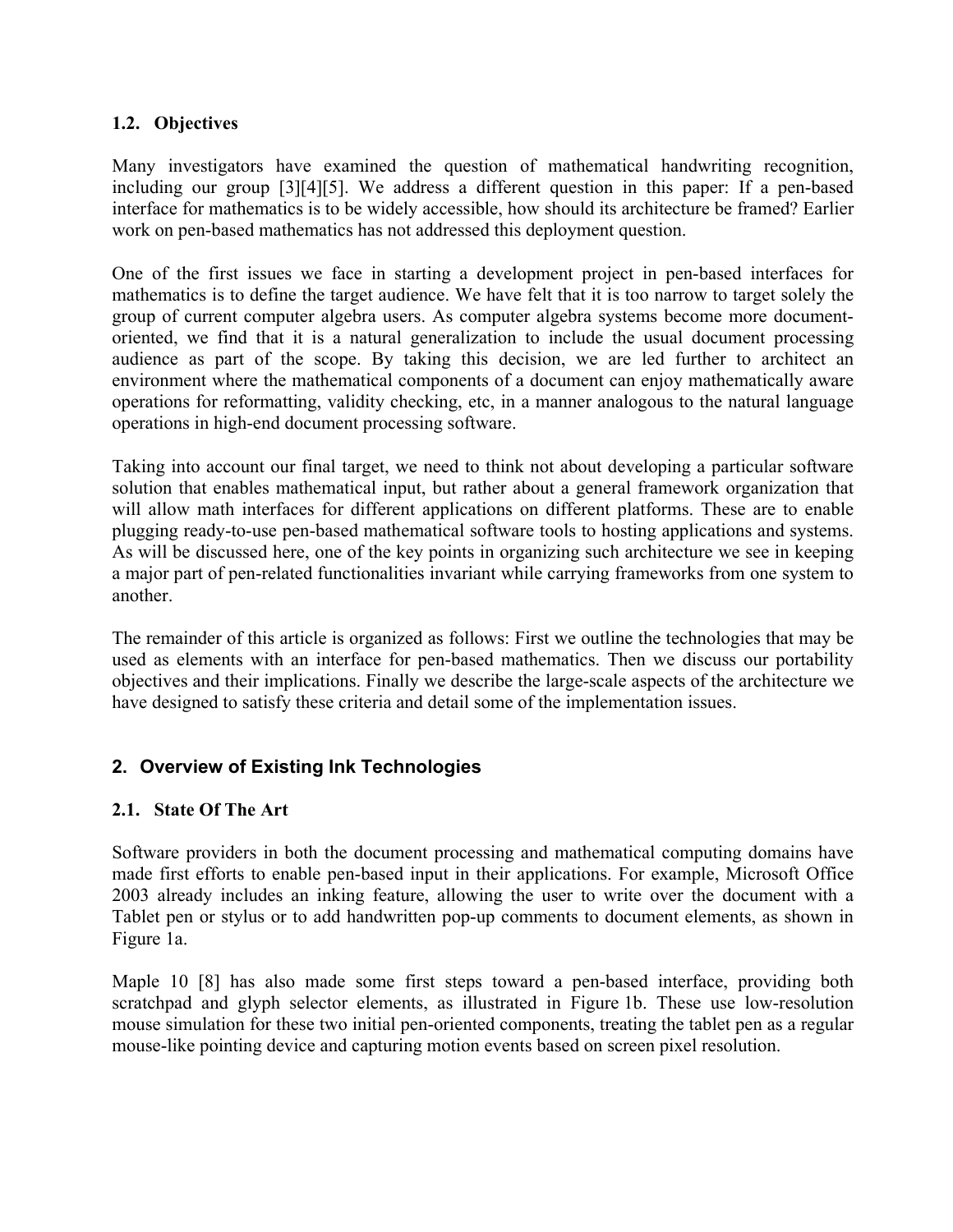The advantages of having such facilities in Microsoft Office and Maple are obvious. On the downside, neither of these packages provides access to the collected ink, so it cannot be re-used in other applications. Furthermore, neither package exports an application programming interface (APIs) for its ink-management functionality so there is no way to extend the application's ink handling. Finally, neither so far provides ink support for handwritten mathematical expressions.

More generally, at present there is no pen-based support for handwritten mathematics that can be used with a range of applications. Thus we see a need to design interfaces for pen-based mathematical tools suitable for a wide range of applications, including document processing, mathematical computation, diagramming, etc.



ink comments overlay inking





**Figure 1a.** Ink features in Microsoft Word 2003



**Figure 1b.** Ink features in Maple 10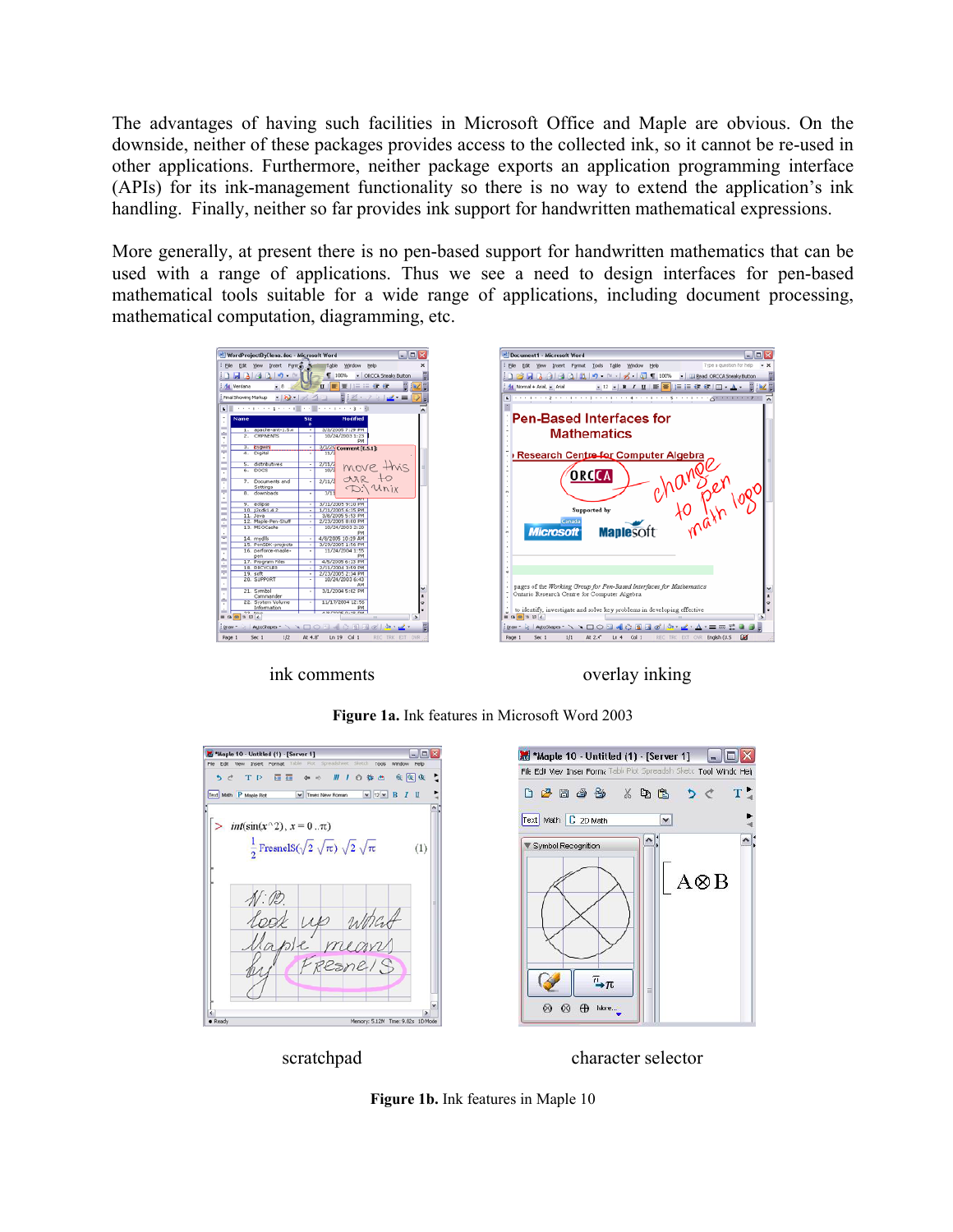### **2.2. Available Technologies**

We examine the components and elements that may be used in a pen-based mathematics solution for our target audience. We will require that we can use some suitable combination of these technologies on the known present primary platforms. It is also important that we choose elements that allow us to achieve various measures of portability, a question we discuss in the next section.

### **2.2.1. Digitizer Device Drivers**

One potential solution to capture pen information on Tablet PCs is the direct use of device-specific drivers. One very popular device is the WACOM digitizer. The WACOM driver provides a lowlevel packet-based interface to information about pen position in tablet coordinates, pen pressure and state of the pen buttons. It also has two channels reserved for pen tilt and rotation information, but these are not yet supported by most tablets. The lack of information about overall tablet geometry and resolution prevents reliable conversion between tablet and pixel coordinates in the cases where it is needed. Even though this option allows easier connection to general applications, e.g. though direct JNI calls, in general it works at too low a level for our purposes.

#### **2.2.2. Tablet PC SDK**

For ink applications our initial primary target platform is the Tablet PC. At present this runs Windows XP Tablet Edition as its operating system and is supported by the Tablet PC Platform SDK library [9]. This library provides access to high-resolution spatial information about pen strokes (about 15 times greater resolution than the mouse), as well as information about penpressure, (eventually) angle, and (indirectly) velocity. This library is accessible under the Microsoft .NET architecture [10]. We anticipate that a similar SDK will be available on future versions of Windows, including Longhorn [11]. The use of the Tablet PC SDK increases the opportunities for smooth interaction with other ink-based applications on the Windows platform. Provided with the Tablet PC SDK are language bindings for C#, among other .NET languages. The Tablet PC SDK also comes with COM Automation APIs, providing a link to unmanaged C++ code. These partially cover the functionality of the .NET APIs. Notably missing from the Tablet PC SDK is support for Java programming.

#### **2.2.3. C#/.NET**

Any architectural discussion for software to be deployed on Windows should consider C# as a potential implementation language. While C# would provide easy access to pen functionality on Windows, there are two reasons why we have chosen not to use it. First, and most importantly, this would add an extra layer of complexity in dealing with Maple objects. Secondly, while C# implementations and .NET support are becoming available for non-Windows platforms, we expect that these implementations will lag behind their Windows counterparts, and thus present portability problems. Finally, while it is technically possible to use C# within Microsoft Office [15][16], .NET controls may not in general be used in applications (such as MS Office) that are designed to be extended with ActiveX controls [17].

#### **2.2.4. Maple**

An interface for pen-based mathematics will be required to perform transformations on its input. While we might imagine pen-based mathematics component that incorporated all of its own mathematical manipulation capabilities, this would be short sighted. Just as high-end a document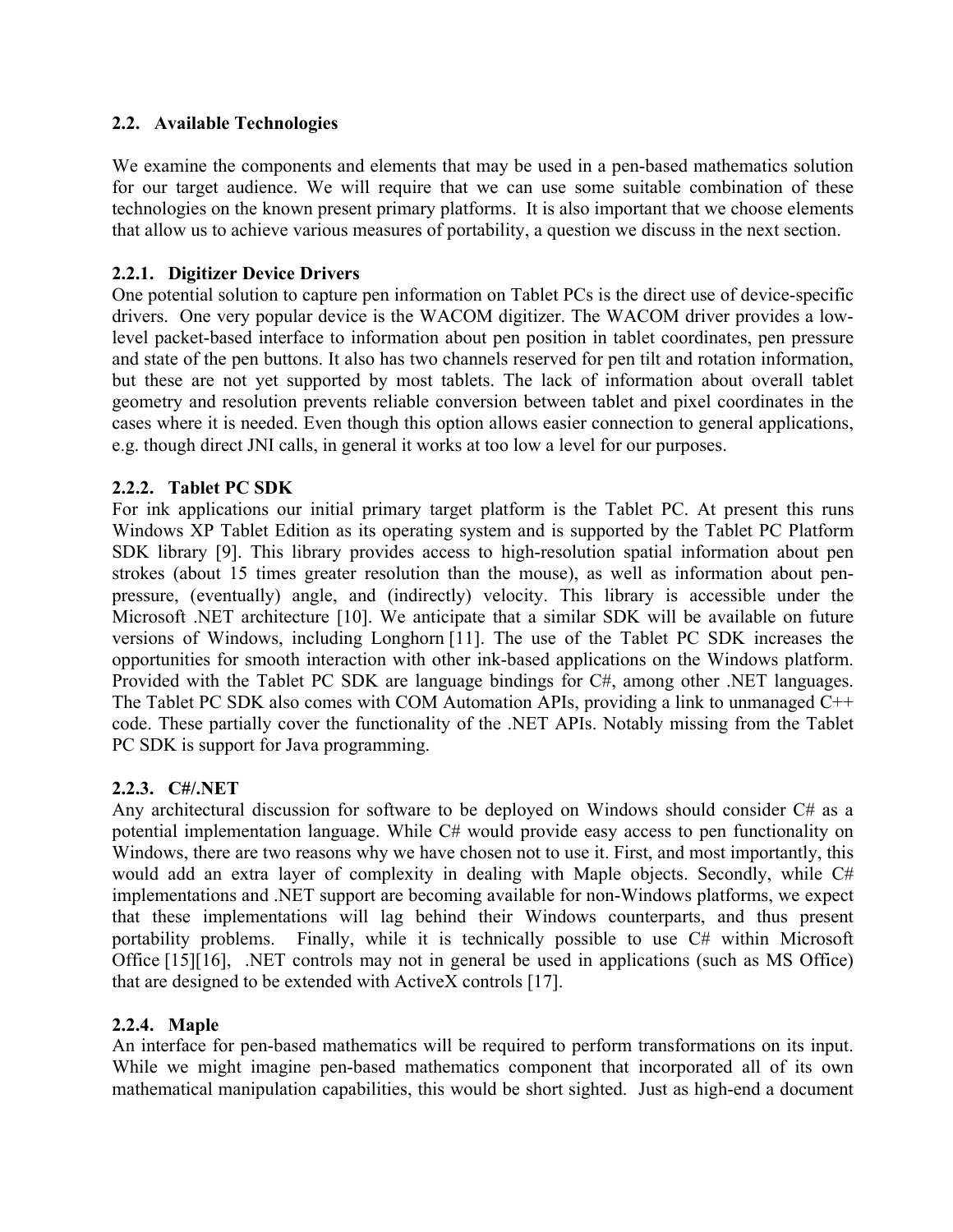processing application will make use of dictionaries and grammatical knowledge, a sophisticated interface for mathematical computing will need to make non-trivial mathematical transformations. Since even simply specified mathematical transformations, such as factorization or integration, require sophisticated mathematical libraries, it is inevitable that a pen-based mathematical framework will make use of a computer algebra system. While we wish our architecture to be sufficiently flexible to accommodate different computer algebra systems, we must be able to make effective use of at least one such system. For this we find Maple to be a suitable choice.

We conclude that, even though these technologies individually provide high-levels of functionality useful in ink applications, none is completely suitable for our needs. In particular these elements to not all work together. Our solution will need to combine them in such a way that the final architecture can provide high-quality ink capabilities while remaining portable across platforms and providing the flexibility of easy connection with applications.

## **3. Main Design Issues**

## **3.1. Portability Criteria**

We expect that in an interface for pen-based mathematics, the bulk of the application will be in dealing intelligently with mathematical objects and their transformation. We wish for this code to be portable both *longitudinally*, along the life of a given platform, and *laterally*, across platforms.

For longitudinal portability, we note that pen-computing is still a relatively immature discipline, compare to other areas of computing, and that even if we fix on one platform the APIs will evolve over time. For example, we would expect the Tablet PC SDK of 5 years from now to be at least as different from the present Tablet SDK as the present SDK is from that of the Pocket PC. Given that sophisticated mathematical software packages have lifetimes measured in decades, we therefore must structure our application to limit the impact of these SDK changes.

We have studied the question of lateral portability of ink applications elsewhere [1][2]. While the Tablet SDK presents the richest base environment, there exist base environments for other platforms that fill an analogous role, e.g. for Palm devices, for Mac OS X, and for Linux. We have developed an approach whereby an abstraction layer is used, consisting of abstract classes that are realized by platform-specific wrappers. On each platform some of the abstractions must be implemented *ab initio,* although this is least necessary on the Tablet PC. Access to the native platform recognition software can allow platform-specific conventions (e.g. Palm Graffiti) to be used, if desired. However, under normal circumstances the native character recognition will need to be supplanted with special-purpose mathematical recognizers that take into account the large symbol set and mathematical context.

The last, but not least is to ensure mathematical data portability. This may use MathML and/or OpenMath unified platform-independent formats for encoding mathematics.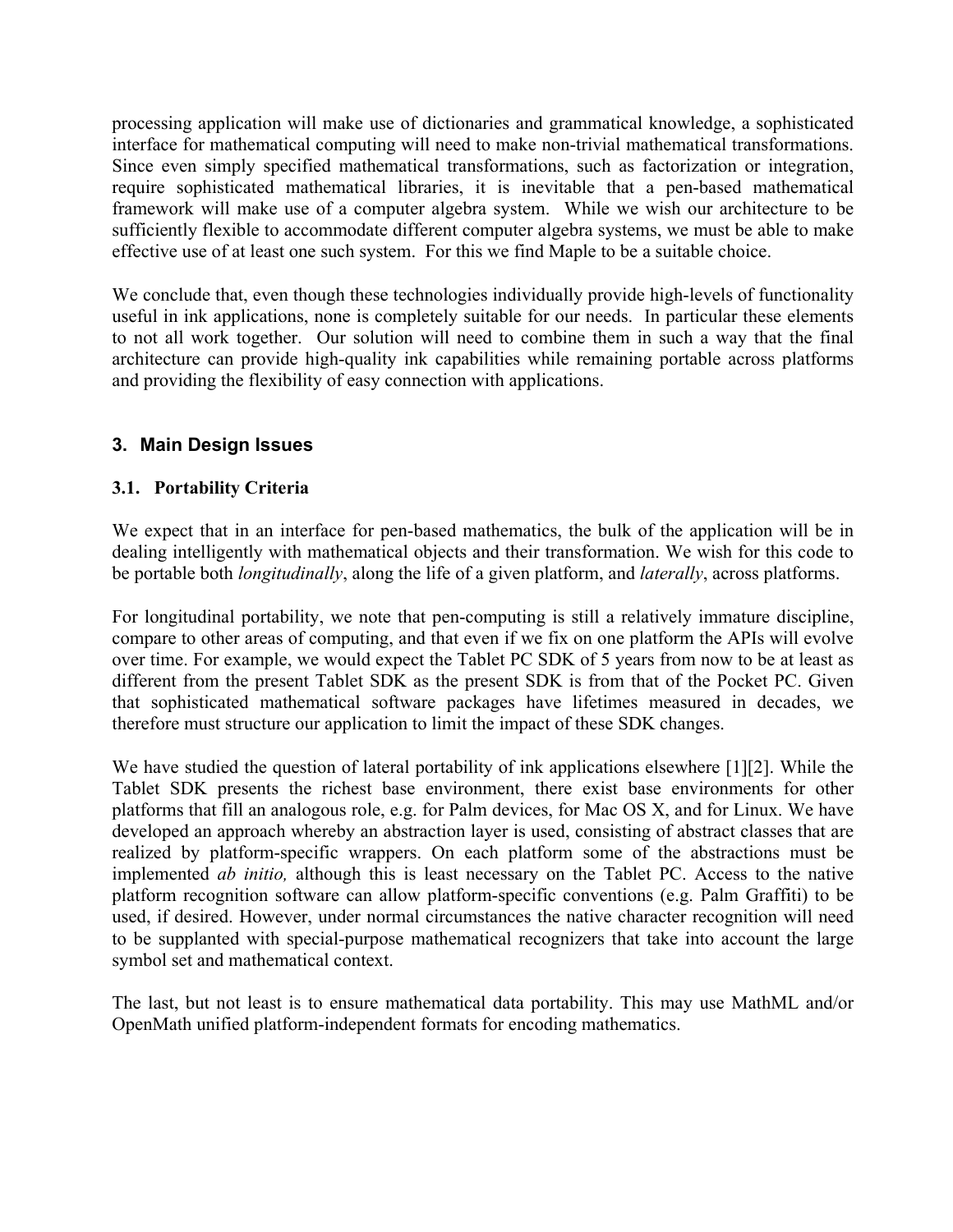### **3.2. Our Architectural Approach**

Our portability criteria have thus moved us in a direction where the majority of our application code remains platform invariant. The "heavy-duty" components that are responsible for dealing with ink processing and mathematical structures manipulation should remain the same for different platforms as well as and their longitudinal evolution. These components are

- A. the high-level mathematical object manipulation code
- B. the low-level ink analysis code.

The parts that shall vary with the hosting system and platform are

- 1. platform-specific basic ink software to collect traces and support the abstract ink classes,
- 2. the inter-component interface code to link the low-level ink-processing module (B) and the high-level mathematical object manipulation part (A) with (1) and (3),
- 3. system-specific interface code for embedding within the host application.

This architectural approach is illustrated on Figure 2.



**Figure 2.** Framework determined by portability criteria

#### **3.3. Implementation Languages**

The last question is the choice of language for the bulk of the pen-based mathematical computing application. For the low-level, numerically intensive code the natural choice would be C++. This is used for ink analysis tasks such as character identification. C++, like all the efficient, lowerlevel programming languages, introduces some portability and component integration problems.

For the high-level code relating to mathematical structures, we have chosen to use Java. This choice ensures code portability and allows the most natural inter-operation with the Maple engine. Another possible choice would have been C#. While C# would make assembly of the low-level components considerably easier on a .NET platform, but it would make interaction with the symbolic math engine more difficult and will also result in portability restrictions.

With the choice of Java for (A) and  $C^{++}$  for (B) and given various possibilities for (2) depending on the platform our architecture ends up in following (Figure 3).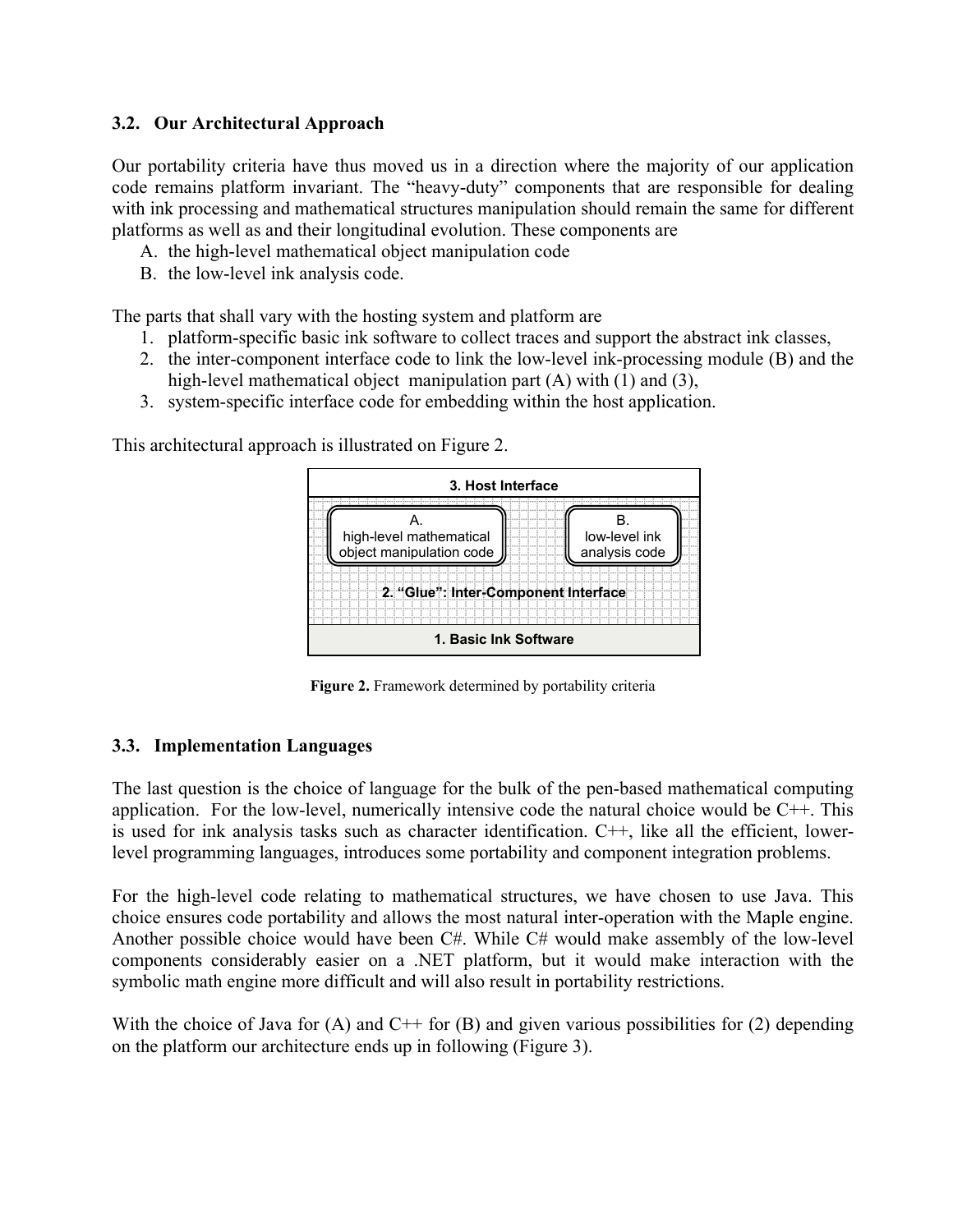

**Figure 3.** Framework determined by portability criteria and implementation languages

## **4. Some Implementation Issues**

## **4.1. Instantiating the Architecture for the Tablet PC**

Our fist instantiation of the portable architecture is for the Tablet PC. Our choice for (1.), the basic ink software to back the abstract ink classes, is the Tablet PC SDK. This choice gives the best ink handling for the platform [9]. The choice for (2.), the linkage mechanism among the components is the most complex question, which we discuss below. For now we simply note that the .NET architecture is one of the constituents used for linkage. The choice for (3.), the host interface mechanism depends on the application.

To test our framework architecture for the Tablet PC platforms, we have chosen Maple 10 to serve as an example of mathematical computational software and Microsoft Word to illustrate capacities of our solution for document processing application. These framework instantiations are illustrated conceptually in Figure 4.



**Figure 4.** Instantiation of the framework for Maple and MS Word on the Tablet PC platform

After experimenting with different implementations of this test framework we arrived at similar versions of "glue" for each instance. Thus, even though they are implemented separately, they share a majority of their code, as we will show later.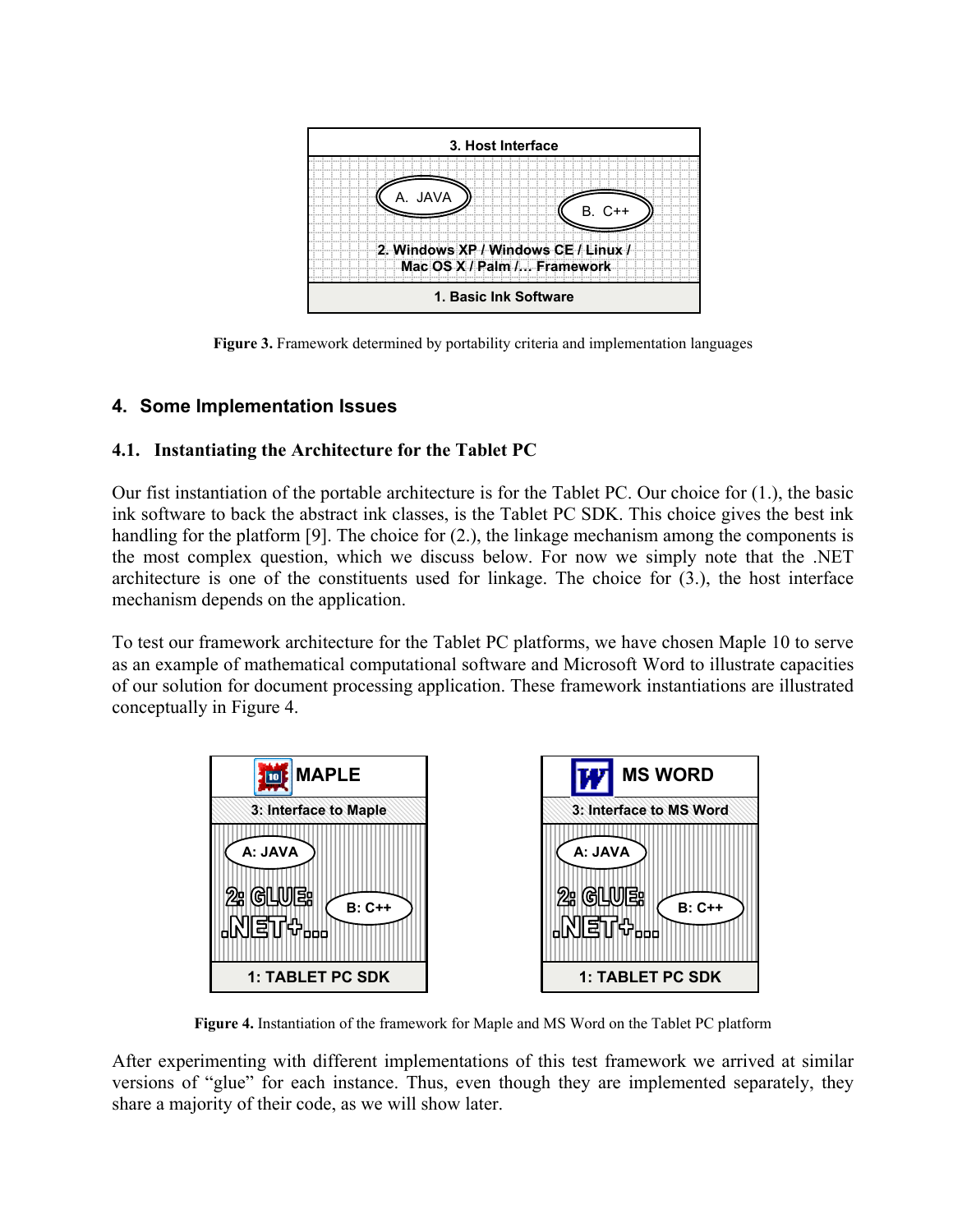#### **4.2. Linkage for the Test Framework**

To understand how the linkage for the framework should be organized, we have to define the core components of the architecture that will directly interact with each other in terms of common data structures, memory management etc. There are only three main components of the framework that need special linkage mechanisms; these are the SDK ink-collector (.NET), ink analyzer (raw C++) and math object manipulator (Java). The rest of the architecture modules can interact with the framework by directly connecting to one of these three main components. Our linkage will therefore consist of three essential tools binding Java, C++ and .NET.

The bi-directional connection between Java and  $C_{++}$  is mainly performed using JNI [6]. Even though this is a relatively mature technology, it still introduces considerable problems when dealing with multiple Java Virtual Machine instances running in one C++ process.

Communication between .NET and raw C++ components is feasible, but also requires some extra care. Programming in .NET languages, such as C#, produces only *managed* code. Managed code is executed by the Microsoft Common Language Runtime. This means that accessing raw (unmanaged) C++ cannot be performed directly. To achieve this, we use two techniques introduced by Microsoft: COM Interoperability [13] and Platform Invocation Services [14].



**Figure 5.** Linkage in the framework instantiated for Tablet PC.

Although interoperability between C++ and Java and between C++ and .NET can be supported by existing standard techniques, there is no straightforward way for Java code to access .NET objects. There are a number of alternatives to provide this linkage, none of them very elegant: One approach is to use certain  $3<sup>rd</sup>$  party commercial products that provide wrappers for .NET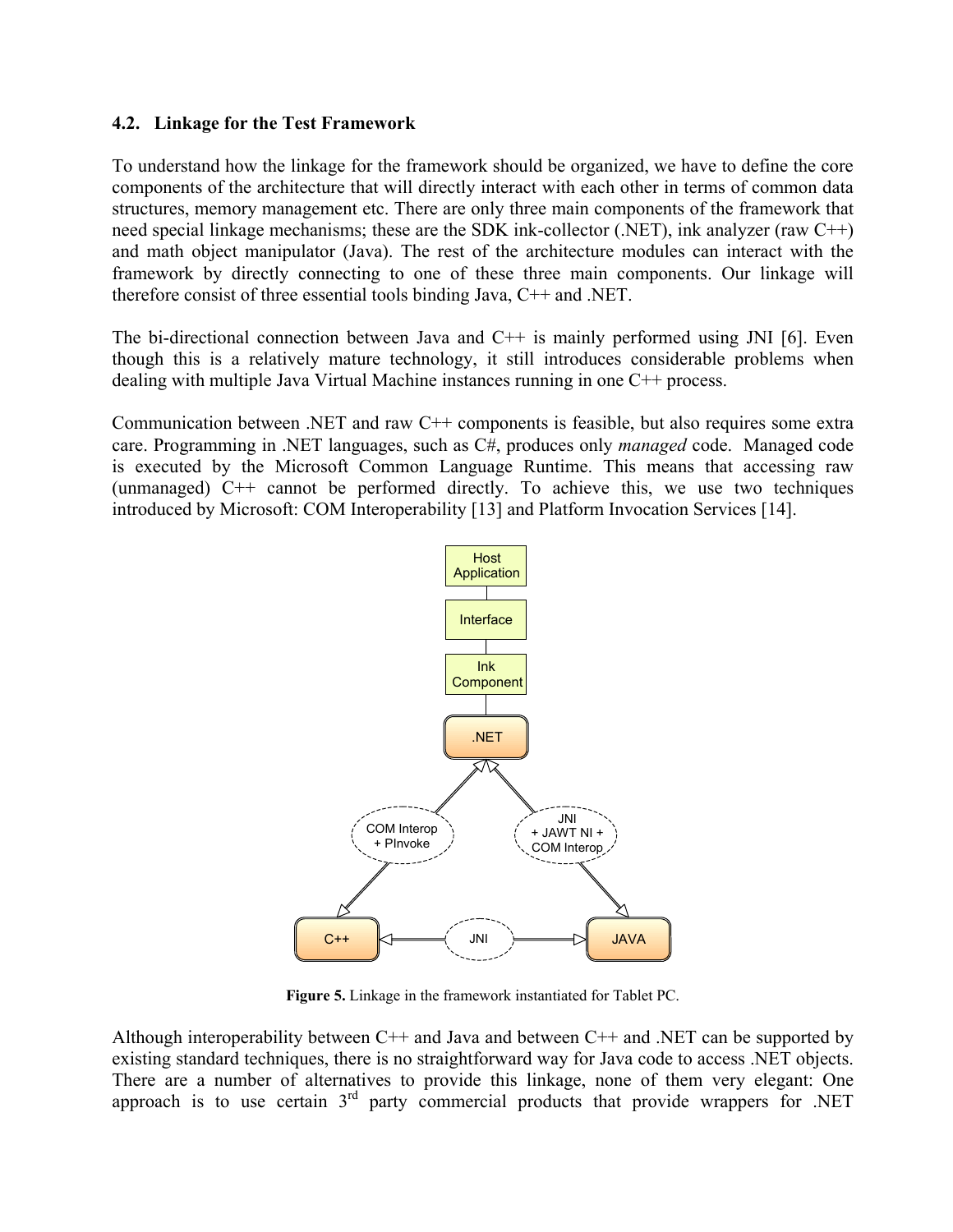functionality to make it accessible via Java. This has the disadvantage that as the SDKs evolve it is necessary to use new versions of the  $3<sup>rd</sup>$  party packages. A non-technical consideration is that these packages also have onerous licensing terms. A second approach is to use one of the  $3<sup>rd</sup>$  party virtual machines that allow Java to run in a .NET environment. IKVM.NET (www.ikvm.net) is an example of such a solution. This appears to be a viable direction.

We have developed a solution requiring no  $3<sup>rd</sup>$  party software and, while simple, is sufficient for our purposes. This solution comprises some .NET classes (in this case written in C#) to wrap the Tablet SDK functionality we require. Compiled C# code is passed as a .NET assembly to a special wrapper that is written in  $C^{++}$  and compiled as a COM object [12]. This wrapper is thus configured as unmanaged C++ code. It therefore need not obey all the .NET requirements and can be called from Java programs through Java Native Interface adaptors [6][7]. The main components of framework linkage mechanism are presented on Figure 5.

## **4.3. Interface to Hosting Applications**

It is natural that the details of the host interface depend on the application, at least until suitable standards are developed. In order to allow Maple to access our pen-based framework via an embedded ink component, we provide a Java package that inherits from a general embedded Java Maple interface object (Figure 6a). Connection from this Java library to the Tablet PC SDK is driven by a combination of the Java Native Interface, the Java AWT Native Interface[7] (JAWT NI) and COM Interop [13] that enables hosting .NET components on a Java canvas.



**Figure 6a**. Interface to Maple: Java library, accessing Tablet PC SDK ink objects



**Figure 6b.** Interface to MS Word: ActiveX control, accessing Tablet PC SDK ink objects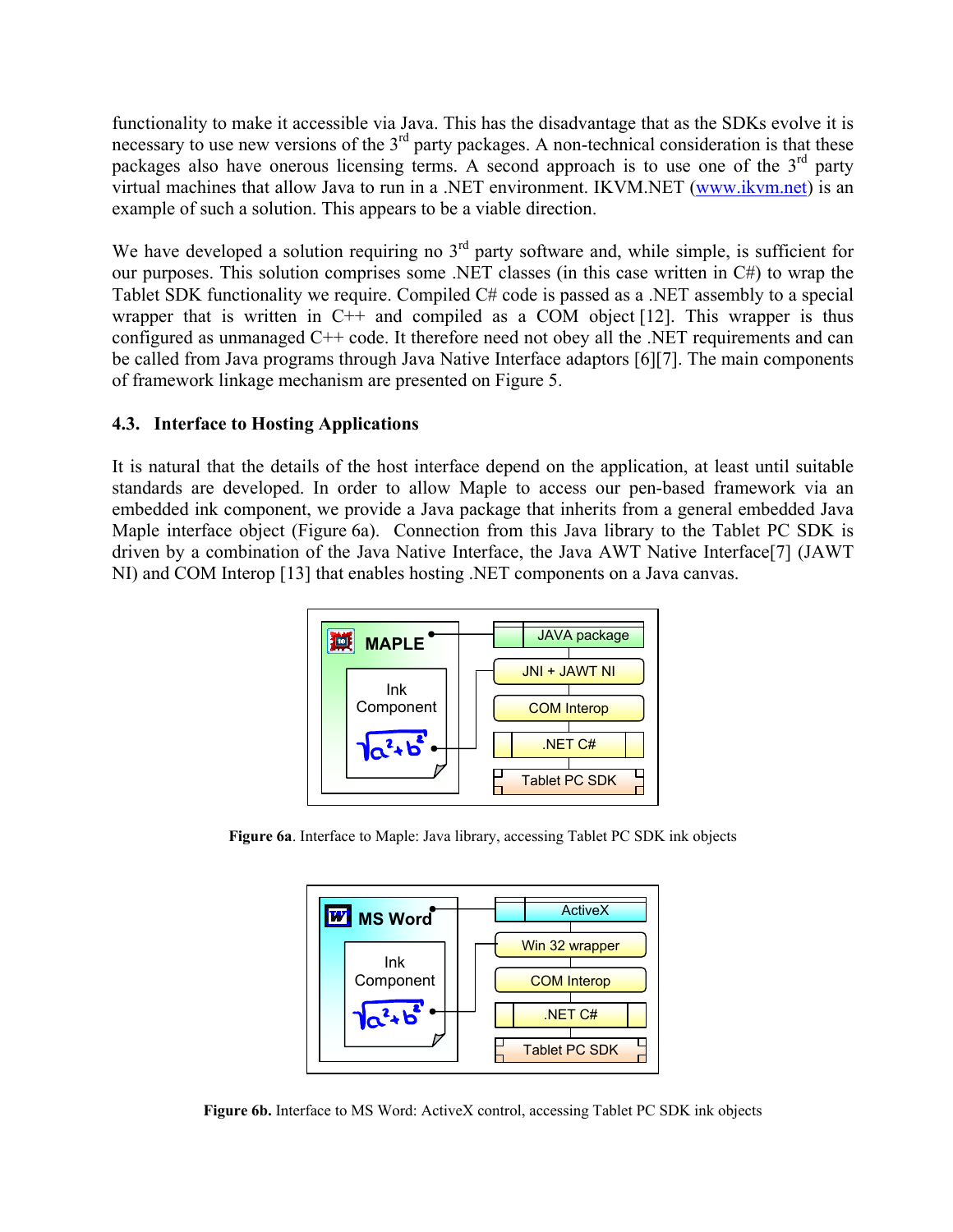The host interface mechanism for a document processing application, in this case Microsoft Word, wraps the ink component in an ActiveX control. This ActiveX control, in turn, hosts a Win32 wrapper window that embeds a .NET ink collector overlay, accessible through COM Intreop [13] and PInvoke mechanisms [14] from managed and unmanaged C++ code (Figure 6b).

## **4.4. Framework Instance**

After putting all of the essential components together, the whole framework implementation on the Tablet PC platform is instantiated for Maple and MS Word applications as shown in Figure 7.

The key framework components are labeled as follows:

- (1) basic ink software,
- (2) replaceable "glue" (includes a, b, c),
- (3) interface to the host application.

The main "glue" ingredients are

- (a) interface to Java (high-level math objects tool (A)),
- (b) interface to  $C++$  (low-level ink tool (B)),
- (c) interface to .NET (basic ink-software level).



**Figure 7.** Implementation of the framework instantiated for Maple and MS Word applications on the Tablet PC platform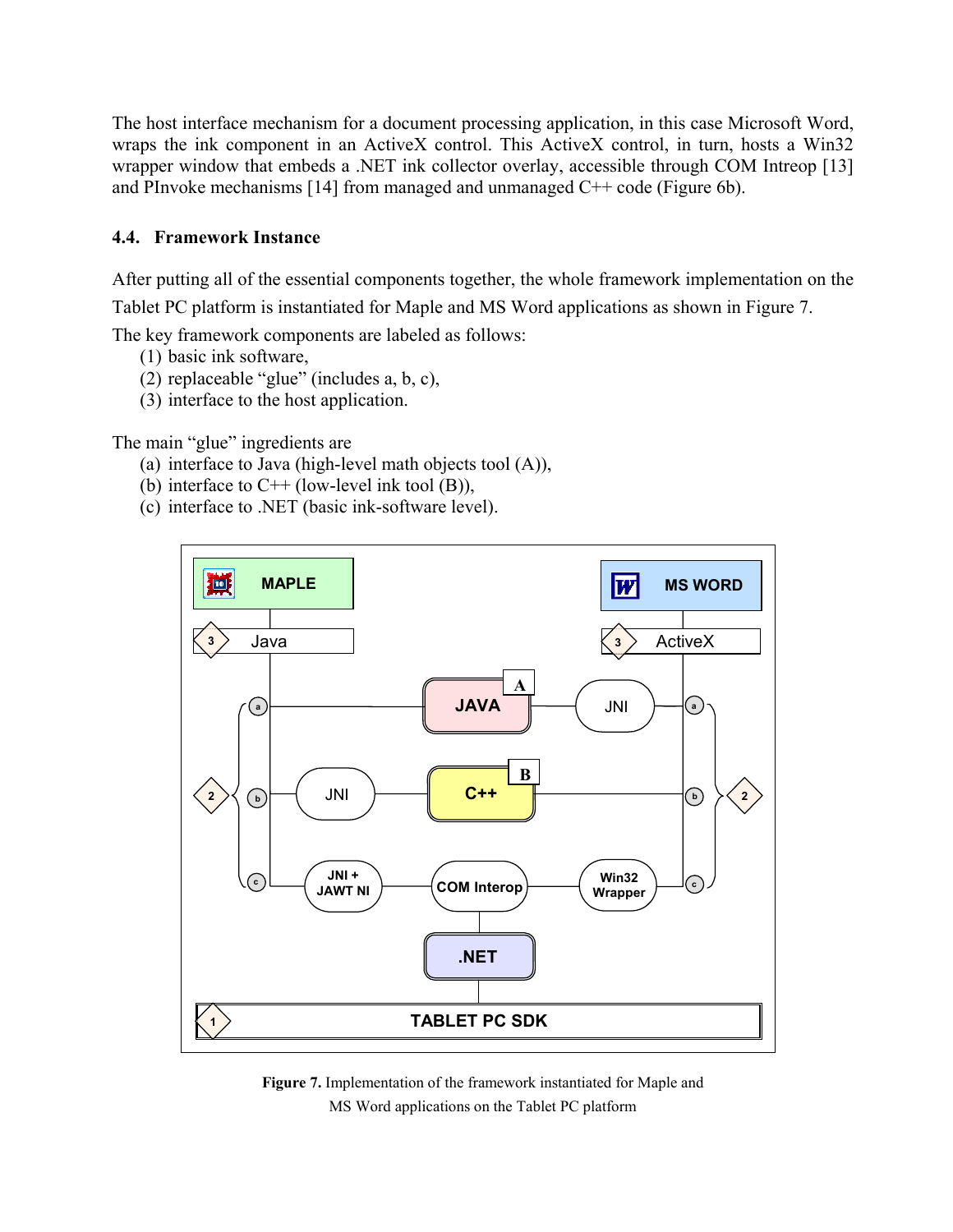## **5. Status and Future Work**

### **5.1. Current results**

Our initial experiments show this direction to be a promising one. We have been able to provide versions of all the linkage code for our framework configuration, using a .NET control, owning the screen area inside a Java window, in Maple, or an ActiveX control, in Microsoft Office. This control can collect and manipulate high-resolution ink, and interact with the host application. These experiments are illustrated in Figures 8a and 8b.



**Figure 8a.** A pen-based math component embedded in Maple

## **5.2. Putting all together**

As next step, we seek to instantiate our approach for other platforms. In particular, we are interested in suitable modifications for our interconnection architecture for handheld devices and other operating systems.

Our PenMath group at the Ontario Research Centre for Computer Algebra is also working on enabling math-oriented pen-based features within this framework. These research directions include expression reorganization, direct expression manipulation, feature identification for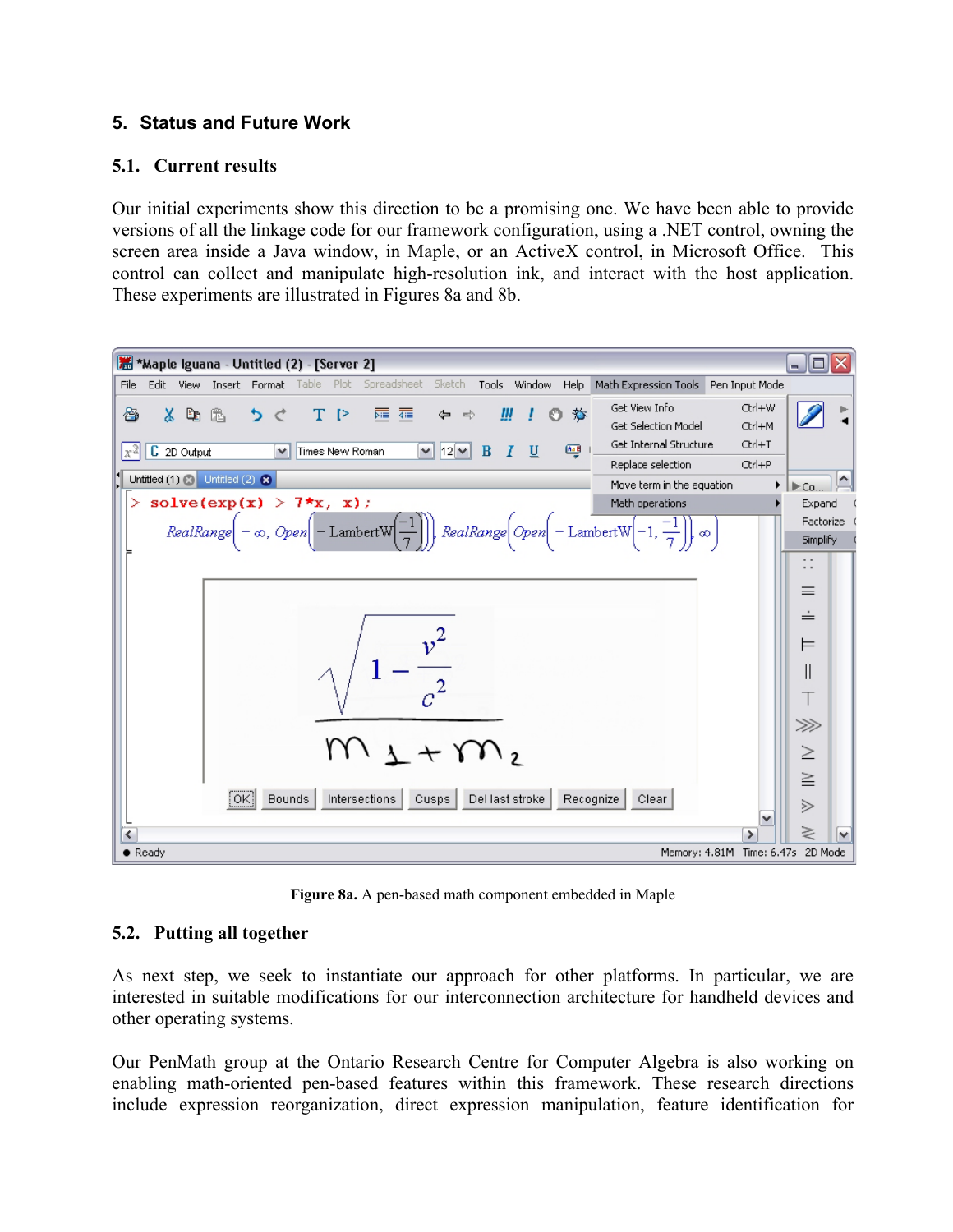character classification in large symbol sets, analysis and exploitation of mathematical expression databases, and mathematical handwriting recognition [3][4][5]. With these tools available the whole pen-based architecture may instantiate as shown in Figure 9 without being bound to any specific ink-enabling platform or application.



**Figure 8b.** A pen-based math component embedded in Microsoft Word

## **6. Conclusions**

We have sought to design a framework that will allow wide-spread deployment of a pen-based mathematics interface suitable for both document processing and mathematical computing. We have required that the framework provide high-quality ink handling and easy access to a mathematical computing engine, in its first incarnation, while providing a path for future portability. We believe we have achieved these objectives, and that our solution can allow a more natural interface for mathematics in a variety of settings.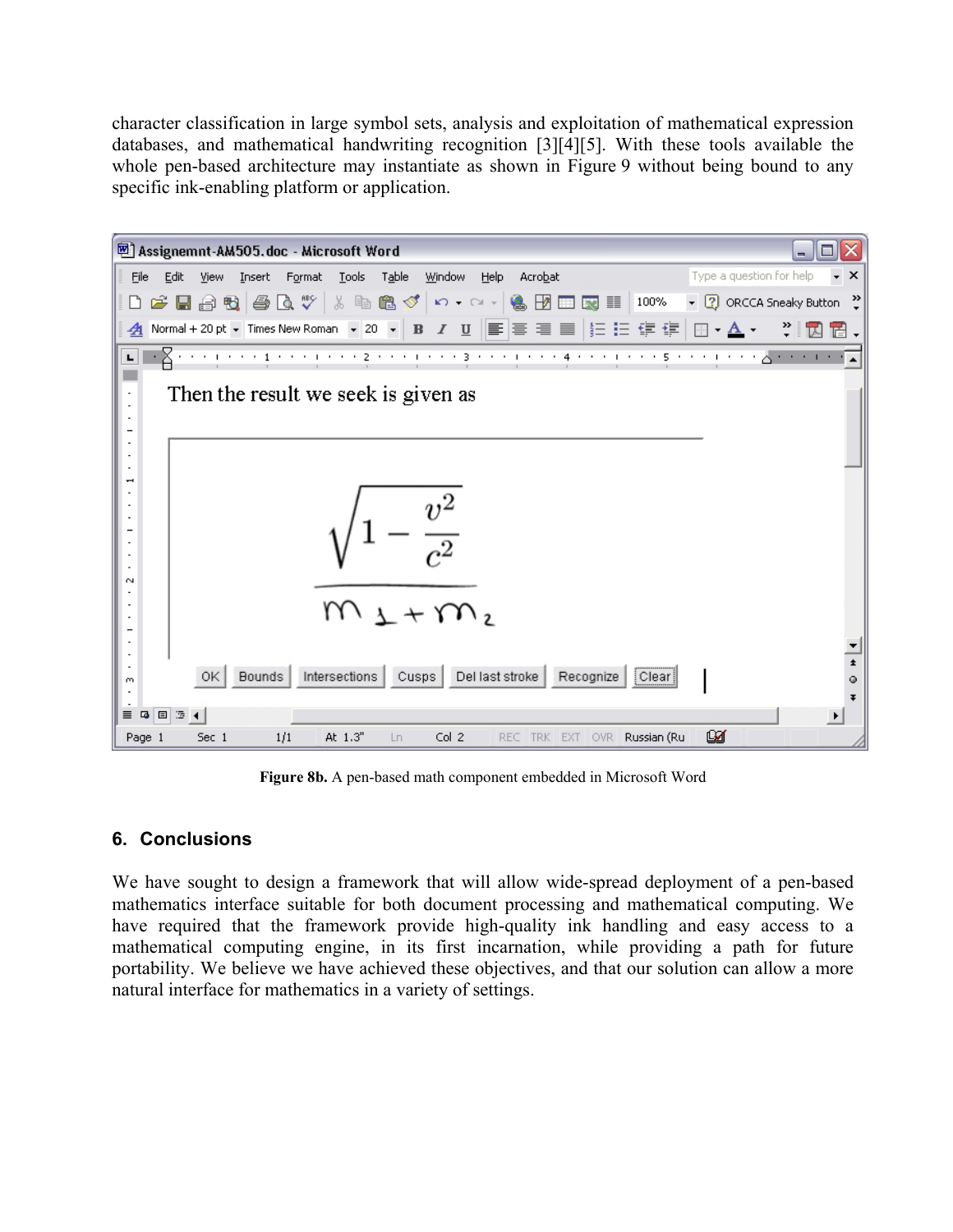

**Figure 9.** A complete framework for pen-based mathematical computing